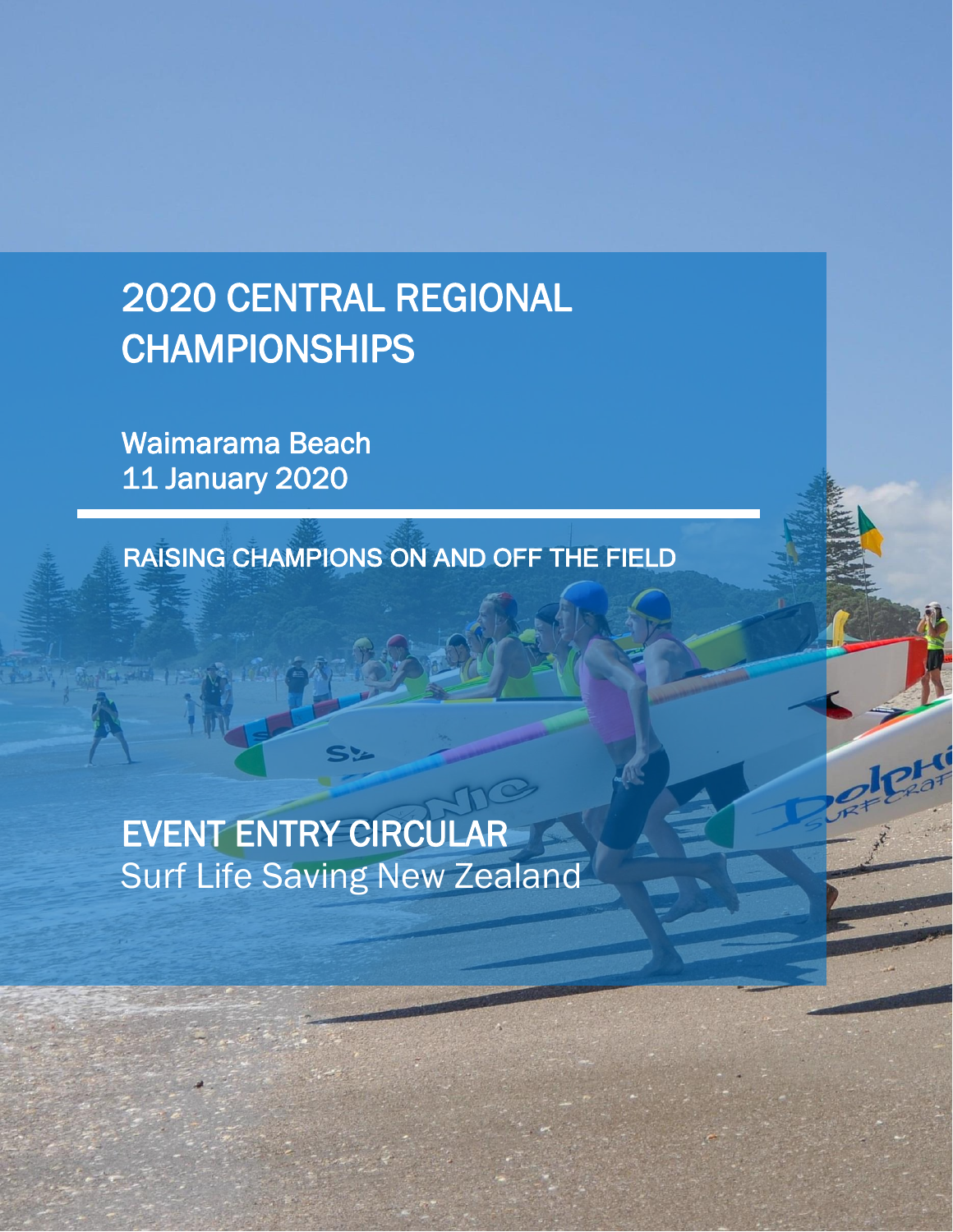



## **Event Purpose**

The 2020 Central Regional Championships (CRC) is set to go down again on one of New Zealand's great beaches, we will have competitors from around the region coming together to be crowned Central Regional Champions at Waimarama Beach on 11 January 2020.

This document provides you with all the information you need to know to enter this event. While it contains the typical logistical information surrounding the event, it also incorporates very important details that a parent and/or guardian must be aware of before entering their child into this event.

# **Entry Information**

Entries may be made using the SLSNZ Online Event Entry System. Your club has access to this system and will process your entries. Following the close of entry as detailed below entry fees will be invoiced directly to your club for payment after the competition.

| Eligibility of Competitors: | Please refer to <b>Policy SPS008</b> for Event Entry Eligibility.<br>The event entry system will not allow competitors to enter<br>events if they have not meet the requirements before close of<br>entry. |
|-----------------------------|------------------------------------------------------------------------------------------------------------------------------------------------------------------------------------------------------------|
| Late Entry Fee:             | \$60.00 per person inclusive of GST on top of normal entry fee                                                                                                                                             |
| Surf Boat Entry Fee:        | \$100.00 per crew                                                                                                                                                                                          |
| Entry Fee:                  | \$40.00 per person inclusive of GST                                                                                                                                                                        |
| Entries Close:              | 8.00am, Monday 6 January 2020                                                                                                                                                                              |
| Entries Open:               | 5 December 2019                                                                                                                                                                                            |

## **Event Rules**

This event will be conducted under the rules contained in the following documents: [SLSNZ Surf Sport Competition Manual,](http://www.surflifesaving.org.nz/sport/about-us/surf-sport-manual/) including any additional amendments as detailed on the website and any additional requirements as communicated by the Event Management Committee.

Additionally members entering this event are bound by the following rules.

- **SLSNZ [Constitution](http://www.surflifesaving.org.nz/organisation/about-us/management-documents/)**
- SLSNZ [Regulations](http://www.surflifesaving.org.nz/organisation/about-us/management-documents/)
- SLSNZ Code of [Conduct](http://www.surflifesaving.org.nz/organisation/about-us/management-documents/) (Note: The Event Management Committee reserve the right to exclude competitors from further competition for poor or 'un-sportsman like' behaviour. This also applies to parents, managers and supporters)
- [SLSNZ Equipment Specifications](https://www.surflifesaving.org.nz/media/937887/EquipmentSpecificationManual_September2017.pdf) Manual
- [Drug Free Sport New](https://www.surflifesaving.org.nz/media/937887/EquipmentSpecificationManual_September2017.pdf) Zealand
- [SLSNZ Sport Policies](http://www.surflifesaving.org.nz/sport/about-us/sport-policies/)
	- o SPS001 [Junior Surf Officials](https://www.surflifesaving.org.nz/media/618788/SS001-Junior-Surf-Officials-Ratio-Policy_2015.pdf) Ratio
	- o **SPS002 [Surf Officials](https://www.surflifesaving.org.nz/media/618791/SS002-Surf-Officials-Ratio-Policy_2015.pdf) Ratio**
	- o **SPS003 [Medals and Points](https://www.surflifesaving.org.nz/media/799715/SPS003-Medal-and-Points-Allocation-Policy_2016.pdf) Allocation**
	- o SPS004 [Camera and Video Devices in Surf Life](https://www.surflifesaving.org.nz/media/618764/SS004-Camera-and-Video-Devices-in-Surf-Life-Saving_2015.pdf) Saving
	- o SPS005 [Communication and Video Devices on Surf Life Saving](https://www.surflifesaving.org.nz/media/618767/SS005-Communication-and-Video-Devices-on-Surf-Life-Saving-Equipment_2015.pdf) Equipment
	- o [SPS006 -](https://www.surflifesaving.org.nz/media/620215/SS006-Gender-Equity.pdf) Gender Equity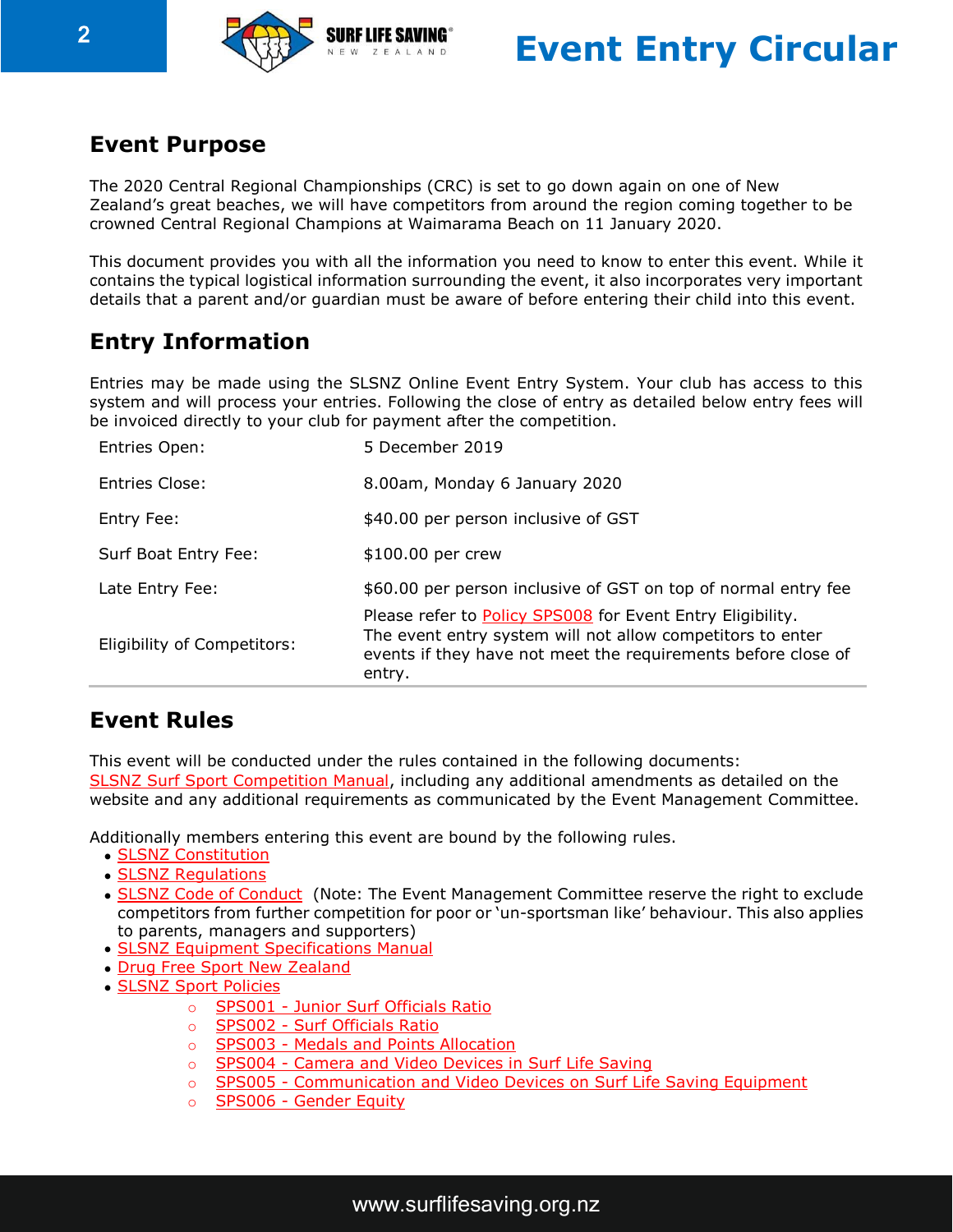

- o **SPS007 [Competition Safety](https://www.surflifesaving.org.nz/media/620218/SS007-Competition-Safety-Requirements.pdf) Requirements**
- o SPS008 [Event Entry Eligibility Policy](https://www.surflifesaving.org.nz/media/975770/SPS008-Event-Entry-Eligibility-Policy.pdf)
- o SPS009 [Competition Entry Fee](https://www.surflifesaving.org.nz/media/620224/SS009-Competition-Entry-Fee-Refunds.pdf) Refunds
- o SPS010 [IRB Racing Personal Protective](https://www.surflifesaving.org.nz/media/911896/SPS010-IRB-Racing-Personal-Protective-Equipment_Updated-Sep-2017.pdf) Equipment
- o SPS011 [Surf Boat Personal Protective](https://www.surflifesaving.org.nz/media/660030/SPS011-Surf-Boat-Personal-Protective-Equipment.pdf) Equipment
- o SPS012 [Process for Reviewing the Surf Sports Competition](https://www.surflifesaving.org.nz/media/709166/SPS012-Process-for-Reviewing-the-Surf-Sport-Competition-Manual.pdf) Manual
- o SPS013 [Silver Fern and Naming of](https://www.surflifesaving.org.nz/media/827859/SPS013-Silver-Fern-and-Naming-of-Teams-Policy.pdf) Teams
- o SPS014 [SLSNZ High Performance Teams and Squads Selection](https://www.surflifesaving.org.nz/media/956656/SPS014-SLSNZ-High-Performance-Selection-Policy.pdf) Policy
- o SPS015 [Event Management and Officials Appointments](https://www.surflifesaving.org.nz/media/972113/SPS015-Event-Management-and-Officials-Appointments-Policy.pdf) Policy

Copies of these documents are available from the SLSNZ website.

#### Please note: Surf Sport Competition Manual Update

The SLSNZ Surf Sport Competition Manual has been updated to the 9th Edition (V3). The updates made to the manual are outlined in **[Circular 19-SC02](https://surflifesavingnewzealand.createsend1.com/t/j-l-cjjuyut-l-u/)** and the current version of the manual can be found here (**[Surf Sports Competition Manual](https://surflifesavingnewzealand.createsend1.com/t/j-l-cjjuyut-l-o/)**).

Additional to the amendments outlined in the circular above the following rule has been include:

6.4. Paddle Board Race.

6.4.2. Procedure

(e) A Competitor must paddle their paddle board clockwise around all the course buoys but shall not be disqualified if they lose control or contact with their craft after the last course buoy on the return journey.

# **Age Groups**

Age group is determined by the competitor's age at midnight on 30 September 2019. For example, if you were 18 on 30 September 2019, you are eligible to compete in the Under 19 division.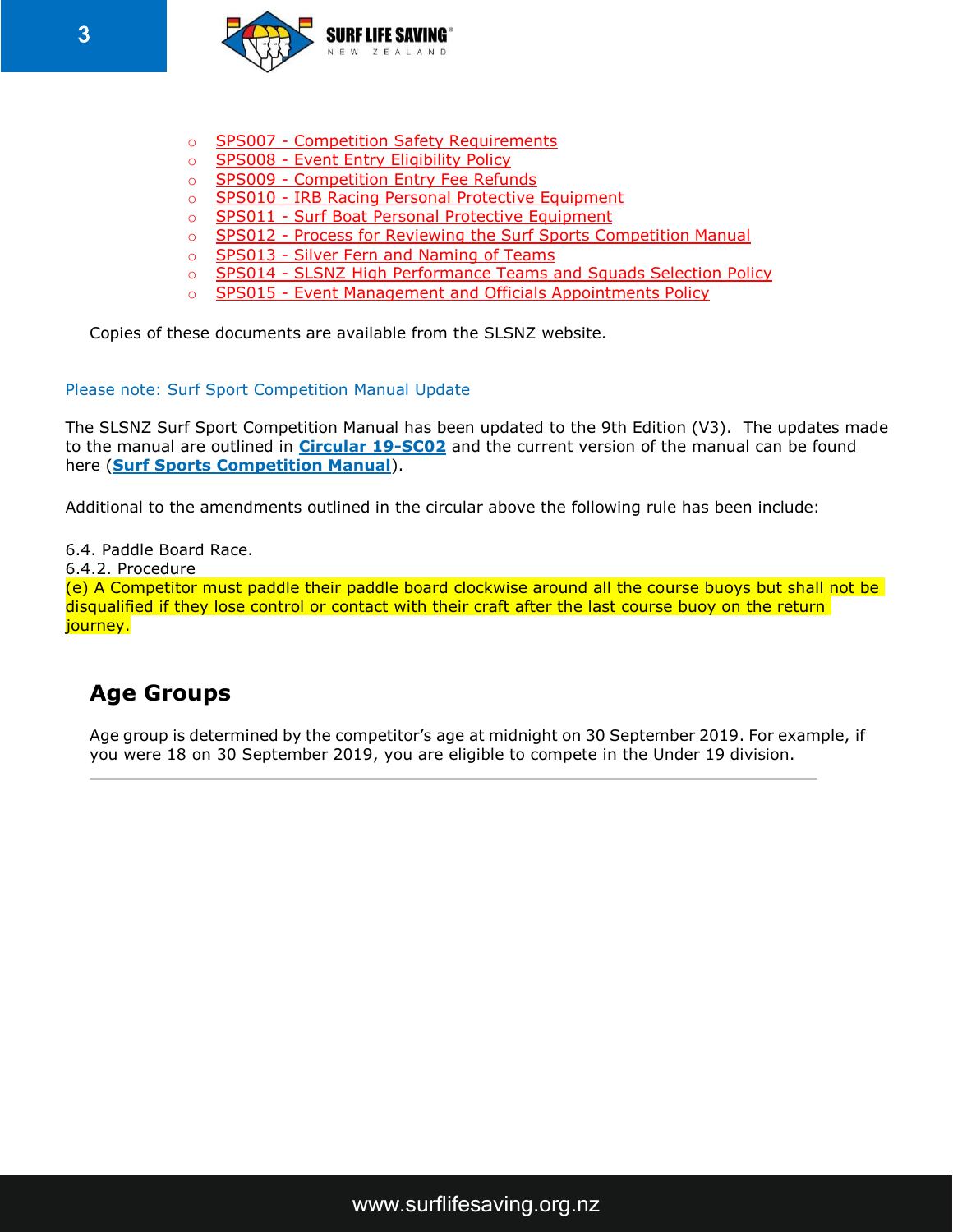

# **Event Programming**

The format for racing will be decided after the close of entries. The intention will be to give competitors the most racing possible but will need to be time efficient to fit in the programme. The format and programme will be made available to team managers on Wednesday 8 January.

Team Managers Meeting: 8.00am in club house Racing Starts: 8.30am **Events**

Surf Officials Meeting: 7.30am in club house

| Event:                 | <b>Age Group:</b>     | Gender:         | Event:                                       | <b>Age Group:</b>                | Gender:         |
|------------------------|-----------------------|-----------------|----------------------------------------------|----------------------------------|-----------------|
| Board Race             | U16, U19<br>and Open  | Male and Female | 2km Beach<br>Run                             | U16, U19,<br>and Open            | Male and Female |
| Ski Race               | U16, U19<br>and Open  | Male and Female | Board Relay                                  | U16, U19,<br>and Open            | Male and Female |
| Surf Race              | U16, U19<br>and Open  | Male and Female | Ski Relay                                    | U16, U19,<br>and Open            | Male and Female |
| Run Swim<br><b>Run</b> | U16, U19<br>and Open  | Male and Female | Beach Relay                                  | U16, U19,<br>and Open            | Male and Female |
| Iron person            | U16, U19,<br>and Open | Male and Female | Taplin Relay 3<br>person                     | Open                             | Male and Female |
| Diamond                | U <sub>16</sub>       | Male and Female | <b>Short Course</b><br>Boat/Boat Run<br>Boat | U19, U23,<br>Open and<br>Masters | Male and Female |
| Sprint                 | U16, U19,<br>and Open | Male and Female | Long Course<br>Canoe                         | $U19$ and<br>Open                | Male and Female |
| Flags                  | U16, U19,<br>and Open | Male and Female | <b>Short Course</b><br>Canoe                 | $U19$ and<br>Open                | Male and Female |

# **Site Plan**

The draft site plan can be found in **Appendix Two** of this entry circular. Please note that the site plan is subject to change due to a dependence upon the number of entries and surf/weather conditions.

# **Event Photography**

By entering this event Athletes and Team Management agree to SLSNZ using images and video taken during the competition for media and marketing purposes. Athletes and Team Management also agree by entering into this event that SLSNZ or second party contractors are allowed to fly drones above Competitors and Team Management throughout the event.

## [www.surflifesaving.org.nz](http://www.surflifesaving.org.nz/)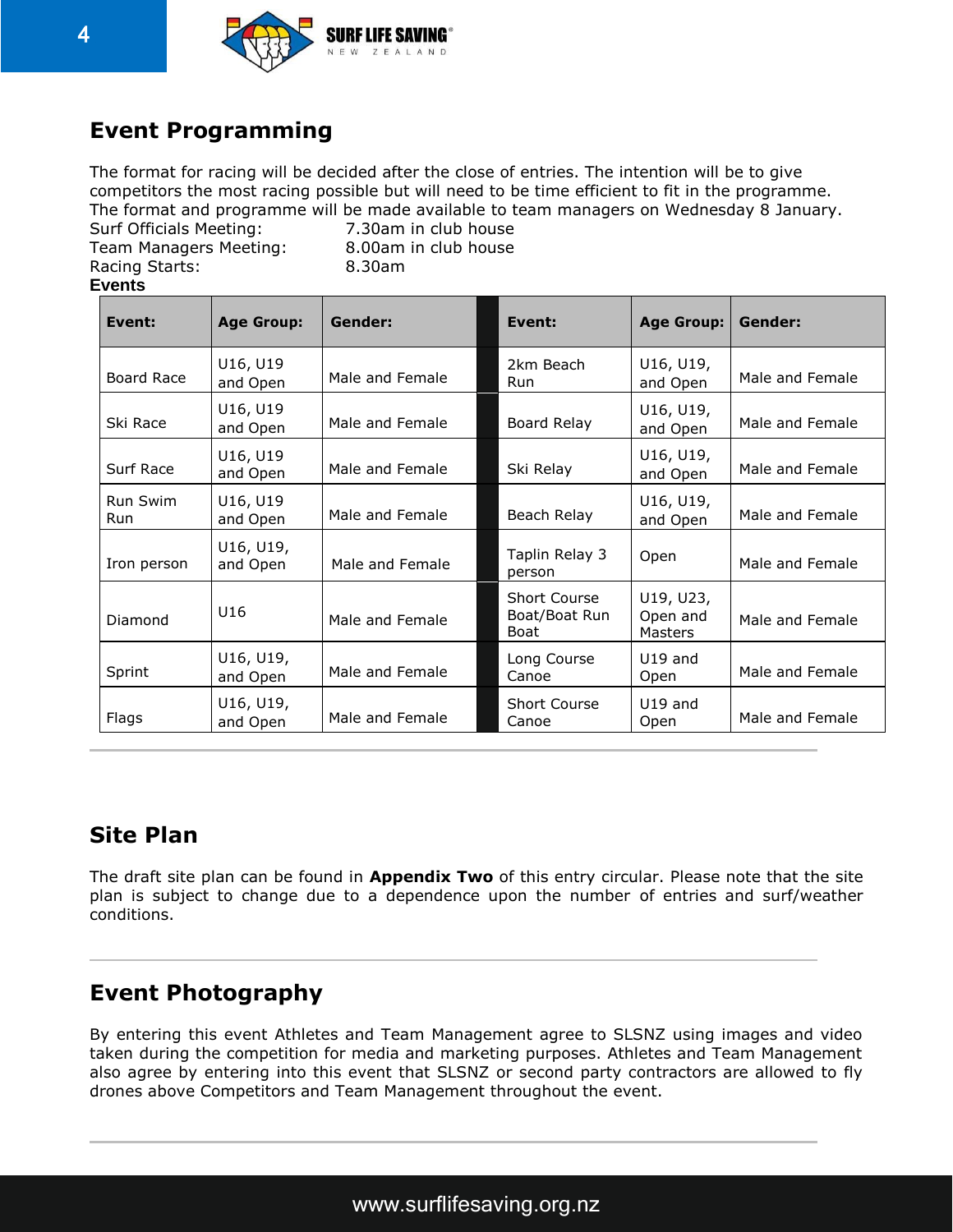

## **Event Safety**

#### **Competition Safety Plan:**

The Competition Safety Plan will be made available through the website [here](https://www.surflifesaving.org.nz/calendar/2019/january/2019-central-regional-championships) prior to the event commencing. The document is also available for viewing in the Event Management Area during the event. The missing person at sea reflex tasking can be found in **Appendix One** of this entry circular.

#### **Competition Safety Vests**:

The wearing of high visibility vests will be mandatory at this event. Supplying safety vests is a club responsibility and must be in line with the SLSNZ guidelines for safety vests. This information can be found [here.](http://www.surflifesaving.org.nz/clubhouse/slsnzhighvisibilityvests)

#### **Parent, Guardian, Coach, Team Manager and Club Obligations**:

It is the responsibility of clubs, through their coaches and manager, to ensure that each individual competitor is competent to **safely** compete in the conditions that prevail on any given day.

It is therefore the clubs responsibility to ensure that competitors who are not yet competent to compete in the prevailing conditions are withdrawn from an event rather than expose them to unnecessary risk or potential harm by encouraging or coercing competitors to compete, particularly against their will. Please refer to statement (e) of the **Agreement to be bound by the Manual** section of the **Surf Sports Competition Manual.** The Manual can be found [here.](http://www.surflifesaving.org.nz/sport/about-us/surf-sport-manual/)

It is the expectation of the organisers that all clubs will only permit competent competitors to compete in an event.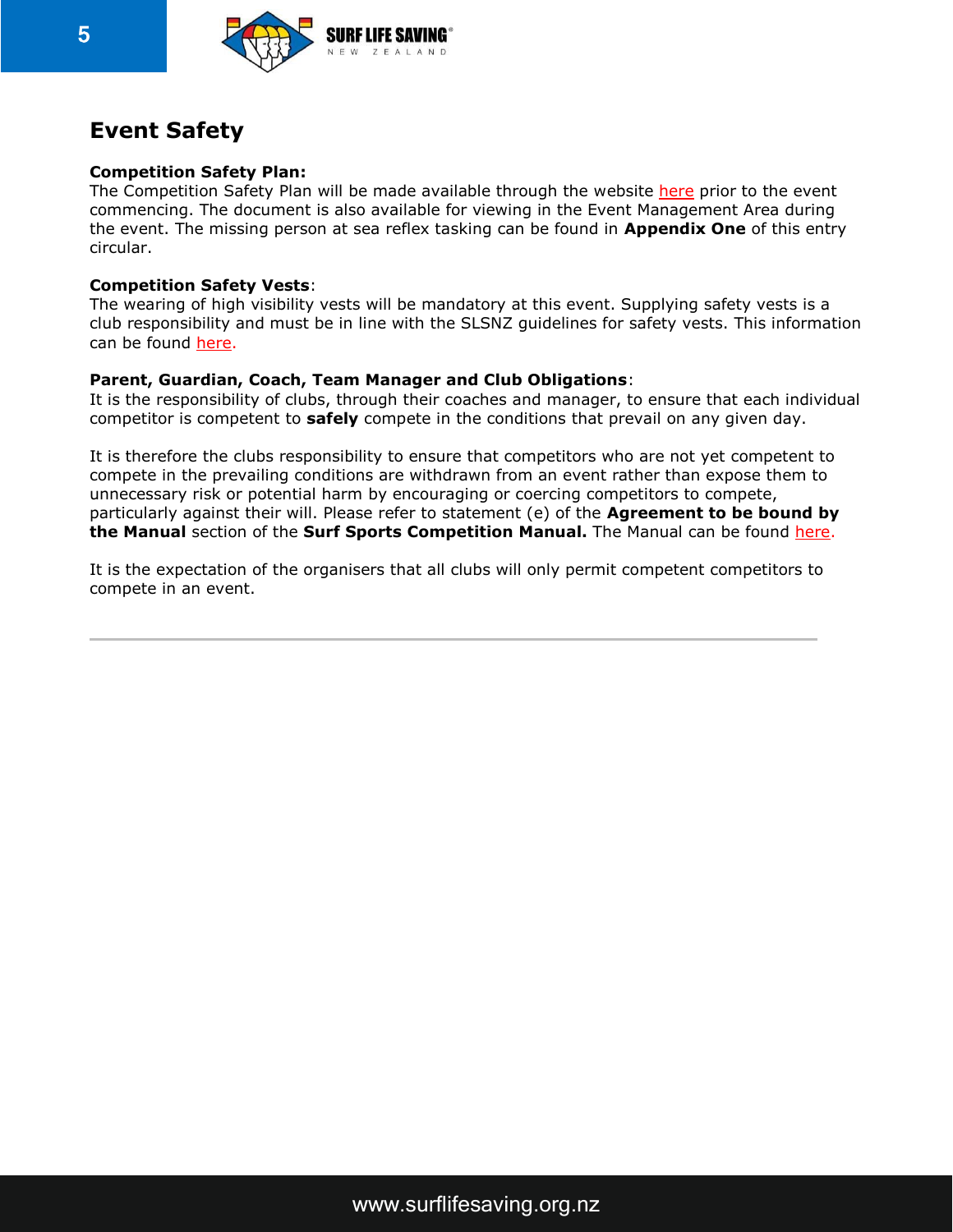

# **Dune and Environment Protection**

As per all our events dune and environment protection is the responsibility of everyone and as Surf Life Saving members please make sure you look after our beaches and sand dunes. If you see anyone walking through the dunes or placing equipment in areas they shouldn't be please advise them to remove it or inform event management. Please make sure all rubbish is placed in the bins supplied or takin with you.

# **Communications**

Event Management utilise a variety of tools to keep you updated with the latest event information and news. Until entries close the latest information will be found on the event page of the SLSNZ website [here.](https://www.surflifesaving.org.nz/calendar/2019/january/2019-central-regional-championships) After the close of entries all information will be sent directly to team managers via email and E txt.

# **Key Contact**

If you have any queries or concerns, please feel free to contact the Event Manager.

Richard Whinham Sport Manager – Central Region Surf Life Saving New Zealand

- t 04 560 0378
- m 0275 833 228
- e [Richard.whinham@surfinglifesaving.org.nz](mailto:Richard.whinham@surfinglifesaving.org.nz)
- w [surflifesaving.org.nz](http://surflifesaving.org.nz/)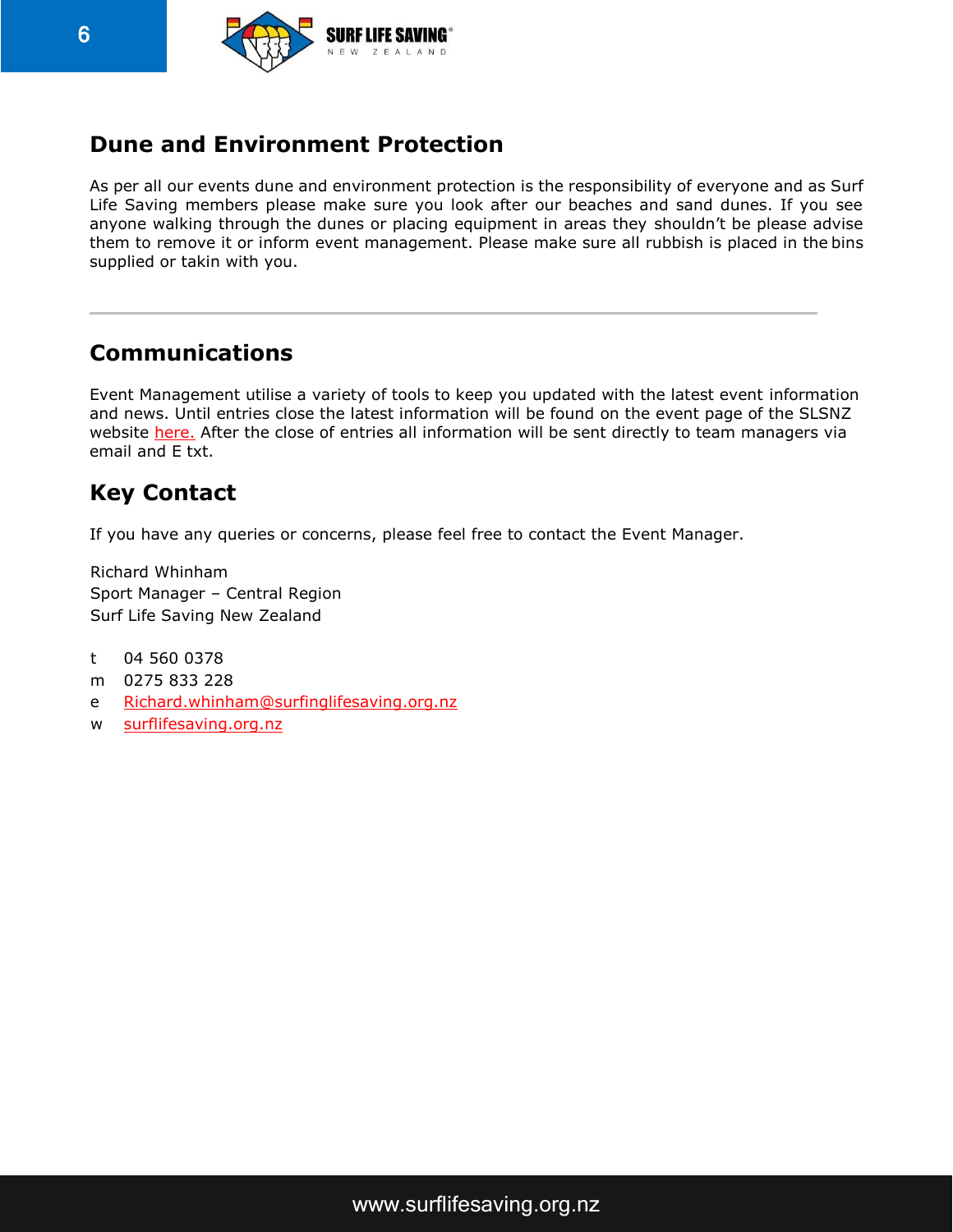

# **Appendix One**

### **Missing Person at Sea - Officials Reflex Tasks**

The continuous sounding of air horns & whistles, and waving of flags to competitors, *confirms* that a **competitor is missing at sea.**

**OFFICIALS'** response and responsibilities.

- 1. Immediately close and clear the water arena of competitors and craft, by…
- 2. The continuous sounding of air horns & whistles, and waving of flags to competitors, until all competitors are out the water.
- 3. With the assistance of supporters immediately clear competitor's equipment from the beach within the affected arena/s then keep supporters and all competitors, who are **not** part of the competitor search party (CSP), out of the affected arena/s.
- 4. Arena Referees (AR) with assistance of officials and team managers/coaches, assemble the designated CSP into orderly lines, with fins & goggles/masks, ensuring each are "buddied up," and with lifeguard (LG) support, (preferably 1X10). LGs must have fins and a tube.
- 5. Arena Referees (AR) to 'standby' on their allocated radio channels for instructions from the Event Safety Officer (ESO) who will confirm the location and timing for the deployment of the CSPs.
- 6. When requested, deploy the CSP to sea, then observe and monitor progress of the CSP and their safety. AR to provide feedback to ESO only where necessary and only as radio traffic permits. AR should continue to 'standby' their radios for further information and instructions.
- 7. Officials may be called upon by the ESO to call for volunteers, (qualified LGs, whom are competent swimmers, and whom have fins, goggles/mask, and preferably a wetsuit vest) from supporters, who are able and willing to take part in the search upon completion of a suitable briefing, to form supporters search parties (SSP). Officials may only deploy SSP after cleared to do so by the ESO or their delegate, and only when the ESO or their delegate is satisfied that the SSP have been adequately briefed of their roles, safety procedures, and the potential hazards and risks.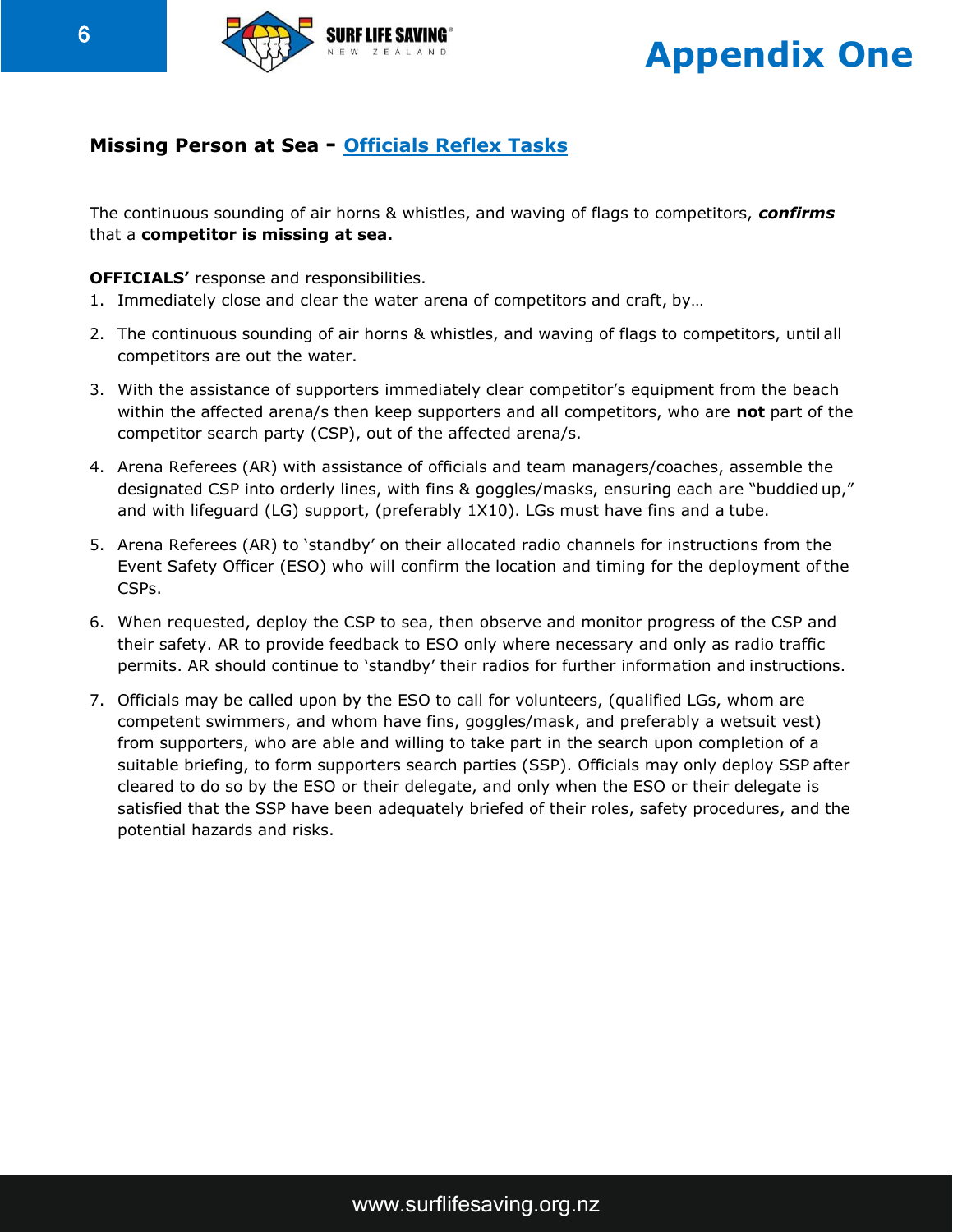

### **Missing Person at Sea - Managers/Coaches Reflex Tasks**

The continuous sounding of air horns & whistles, and waving of flags to competitors, *confirms* that a **competitor is missing at sea**

#### **TEAM MANAGERS/COACHES'** response and responsibilities.

- 1. Team managers to check that their competitors are all accounted for.
- 2. Assign only competent lifeguards (LG) to the competitor search party (CSP) with fins and goggles/masks, and direct them to their Coach or Arena Referees (AR) in the affected arena/s.
- 3. Coaches to report immediately to the AR in their assigned arena and organise their CSP in line/s, ensuring that they are 'paired up' while awaiting instructions from the AR.
- 4. CSP should be sorted into lines with the most capable athletes closest to the water and least capable furthest from to the water. Coaches to remind CSP that when in the water, searchers will take turns at diving under water to search, while their buddy makes sure they are safe and that their buddy returns to the surface.
- 5. Coaches/Team managers must know the number and names of their CSP prior to entering the water and ensure that they are all accounted for prior to leaving the water and or search party.
- 6. Team Managers/Coaches and the CSP must follow the instructions of the AR and officials at all times to ensure that the search is implemented in a coordinated manner. If competitors do not feel confident or capable of implementing a search they must withdraw from the CSP, ensuring that they notify their buddy and coach/team manager before leaving the water and or CSP.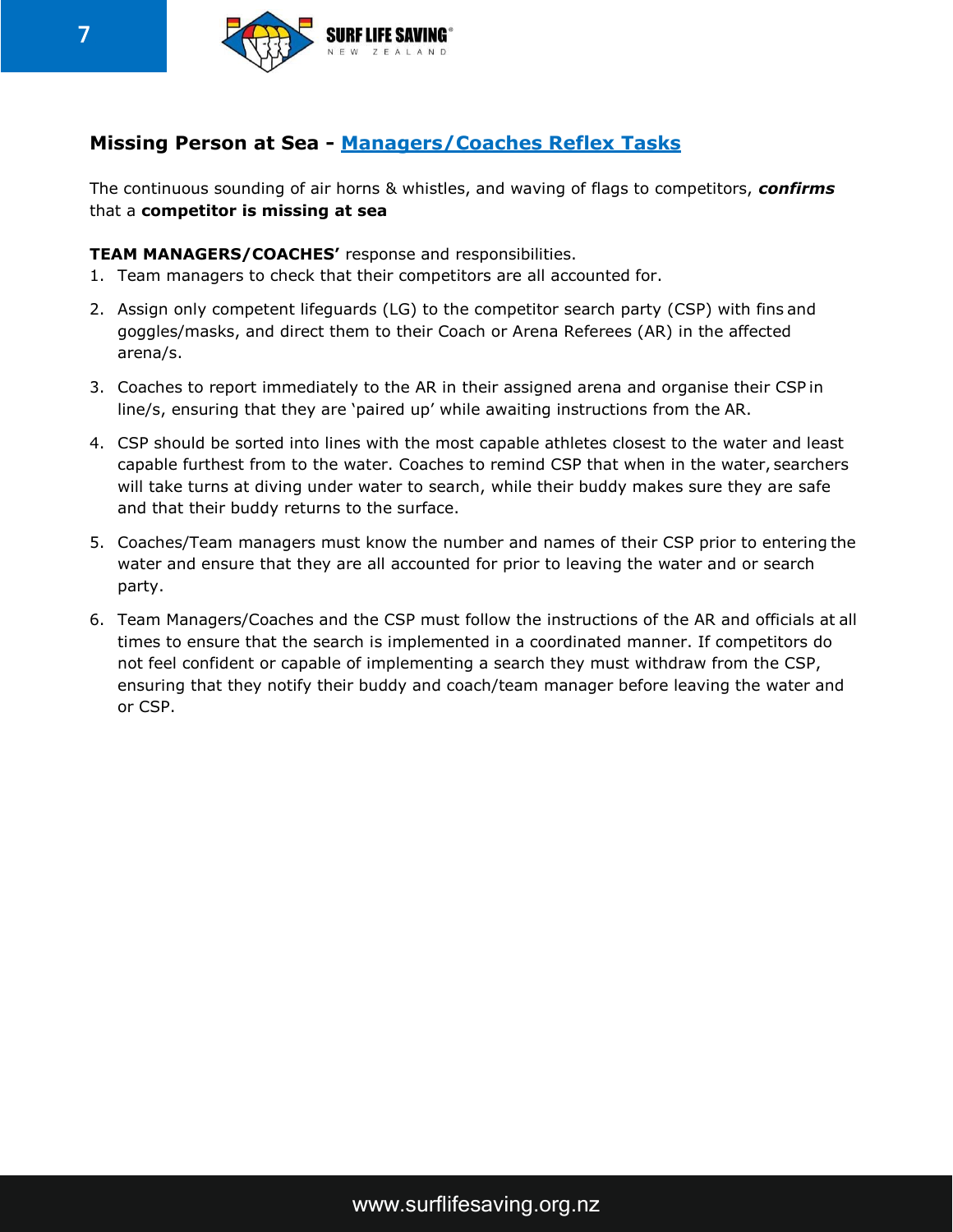

### **Missing Person at Sea - Supporters Reflex Tasks**

The continuous sounding of air horns & whistles, and waving of flags to competitors, *confirms* that a **competitor is missing at sea.**

**SUPPORTERS'** response and responsibilities.

- 1. Immediately leave the beach area closest to the water, taking all equipment that you can,to provide clear open access to the water arena by officials and search parties.
- 2. Only re-enter the arena area, if required, to continue to remove craft and equipment from the arena.
- 3. Then please remain outside the arena and the designated search zone until instructed or permitted to do so by officials or an announcement by the event management group over the public address system.
- 4. If you are a qualified and refreshed lifeguard, a competent swimmer, and have fins and goggles/mask with you, and preferably a wetsuit vest, you may wish to consider making yourself available, to join a support search party. If you meet all these requirements, please report to an official in the affected arena/s with the equipment detailed above, and follow their instructions as directed.

## **Missing Person at Sea - IRB Reflex Tasks**

Upon hearing rescue, rescue, rescue or the continuous sounding of air horns & whistles, and waving of flags to competitors, *confirms* that a **competitor is missing at sea.**

**IRB CREWS'** response and responsibilities.

- 1. **One crew** to immediately return to shore and pick up the LKP (pink) buoy and place this at the **L**ast **K**nown **P**osition of the missing person.
- 2. Once the LKP is in the correct position, the crew person must enter the water with life jacket, at the LKP, and allow themselves to drift in the direction of the prevailing current, while maintaining their distance from the shoreline.
- 1. **All other Crews**  Immediately remove all competitors from all arenas, regardless of the race completion.
- 2. Position the IRBs on the ocean side of the break zone and LKP and stand by on yourassigned radio channel for further instructions.
- 3. Monitor progress of the competitor search party in the water, and provide immediate assistance if required.
- 4. If the missing person is found, immediately return to the designated position on shore. The Tower.

## [www.surflifesaving.org.nz](http://www.surflifesaving.org.nz/)